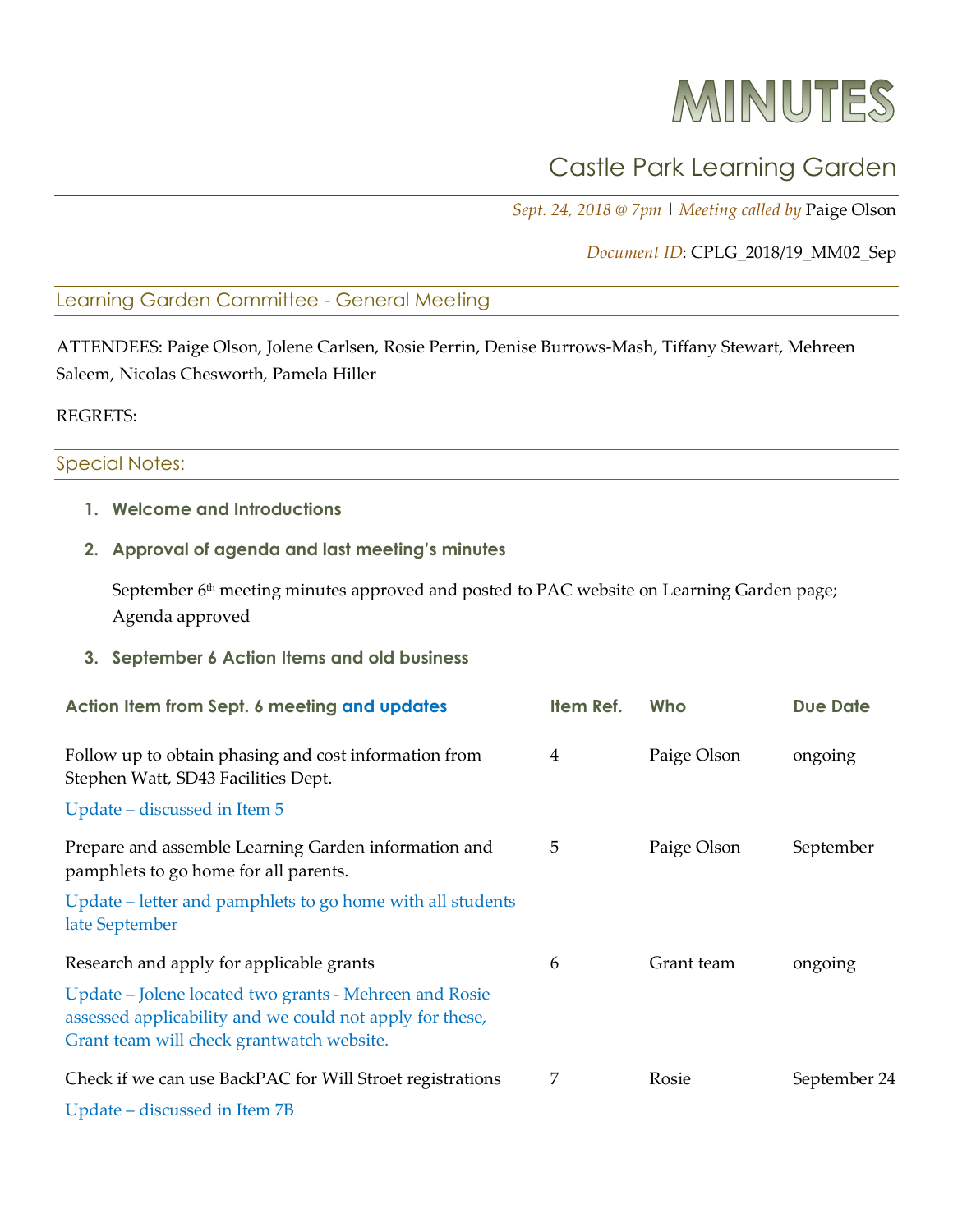| Check if we have a Return-It Bottle Depot account and if not<br>set one up for fundraising | 8 | Tiffany   | September 24 |
|--------------------------------------------------------------------------------------------|---|-----------|--------------|
| Update – discussed in Item 7A                                                              |   |           |              |
| Continue to discuss fundraising ideas and options                                          | 8 | Committee | ongoing      |

#### **4. Vegetable Garden Grand Opening – September 25th, @ 9am**

Krista Shields will be hosting a schoolwide grand opening of the vegetable garden on September 25<sup>th</sup>. Attendees will include all staff and students, Shane Pope (planter builder), Rob Zambrano (SD43 Assistant Superintendent), reporter from What's On Port Coquitlam magazine. Parents are welcome to attend. Paige will give a brief overview of the vegetable garden and students from Krista's class last year will speak and do ribbon cutting.

Principal Kim Tompkins met with Stephen Watt with the SD43 Facilities Dept. in July to discuss the Learning Garden and establishing phases and costing and drawings for each. Paige followed up with Stephen but is still waiting to hear back with a scope of work. Paige will follow up again.

#### **5. SD43 Facilities update on phases / cost estimate**

We are currently waiting for Stephen Watt to provide this documentation. Paige has emailed several times with no response so Kim will try to contact him.

Jolene spoke with Rob Zambrano (SD43 Asst. Superintendent) to see if the project would be supported, indications are \$3-\$6K range and Rob will discuss this further with Facilities.

#### **6. Grant Updates**

Jolene found two grant options and emailed to the grant team. Whole Kids is an edible garden grant but cannot be used for anything else. The GoGrant centers around a field trip and was not deemed applicable. We will research the GoGrant further as there may be other components that we're unaware of.

#### **7. Fundraising / Advertising**

#### **A. Return-It Bottle Depot** (Tiffany)

The Castle Park Learning Garden is set up in their system but only for the sort-your-own option, need to be a registered charity to set up for bag drop and this is not possible. Once we have details nailed down we can let parents know.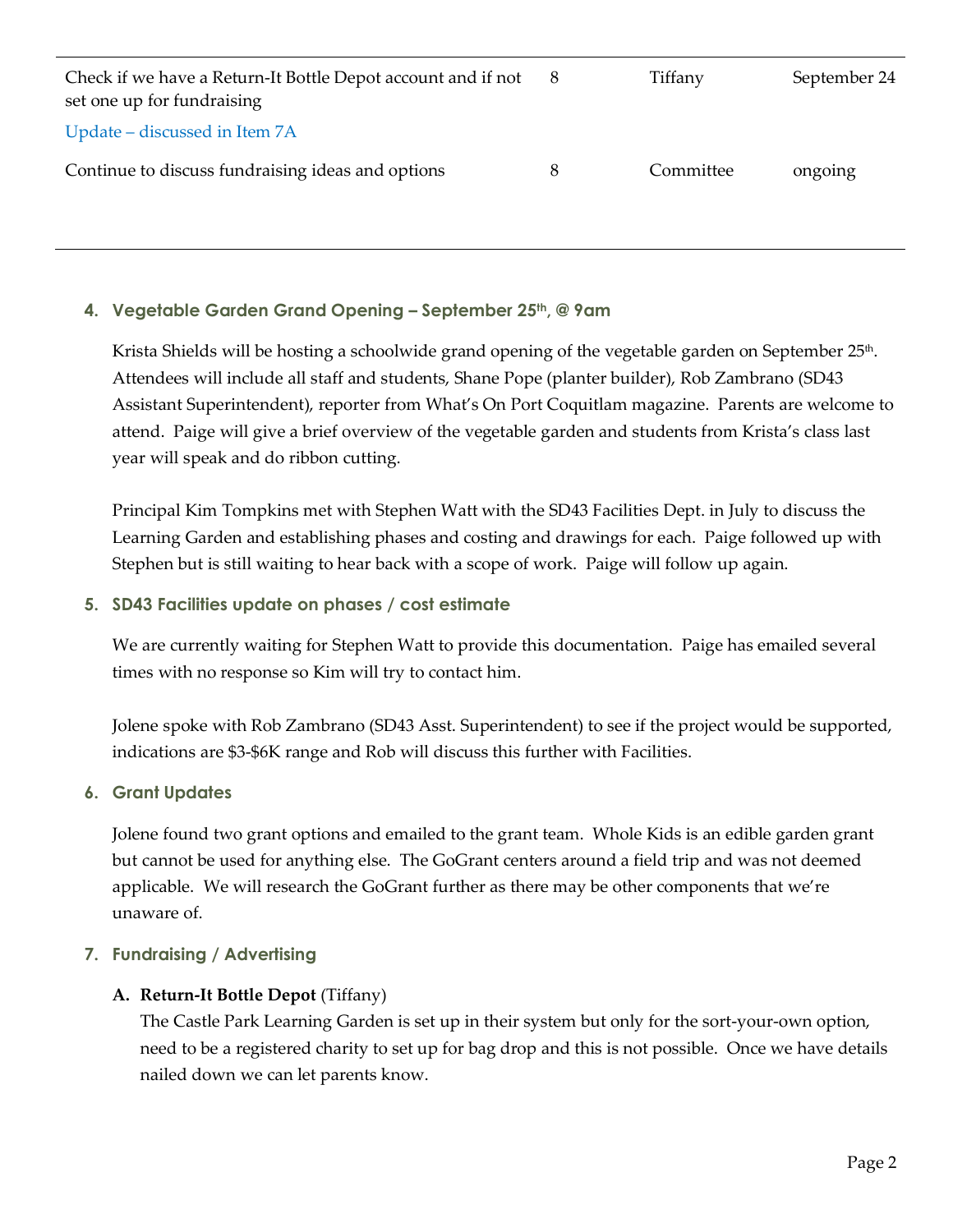#### **B. Will Stroet Concert** (Jolene)

We have posters that need to be filled out with final details and posted to school doors. Pamphlets will go home in planners. For registration BackPAC should not be used because parents are not registered on it for hot lunches yet. Could use EventBrite and parents could print tickets - Pam to look into this option.

- We need to decide if we want to do concession organizing, day-of sales, cleanup will require  $\sim$ 3-4 volunteers.
- We need to figure out the maximum capacity for standing vs. sitting options to ensure we don't oversell (to tell Candace)

Details – Early bird tickets \$10 to October  $15<sup>th</sup>$  to school only. After Oct.  $15<sup>th</sup>$  send to daycares via parents reps (Sonja – Hazelwood, Jolene – Rachel Farley, Tiffany – Creative Kids, Paige – Gail's Early Learning) and open to other southside PoCo elementary schools.

#### **Important dates:**

| October 1 –                | Distribute information and registration begins            |
|----------------------------|-----------------------------------------------------------|
| October 15 <sup>th</sup> – | \$10 early bird pricing ends, price goes up to \$15.      |
|                            | Distribute information to daycares and elementary schools |

#### **C. What's On Port Coquitlam** (Nicolas)

If we go ahead they require information last week of September including pictures and a short write-up.

#### **D. Donor Letter** (Rosie)

Rosie is working on a donor letter and will submit to the group for review by next meeting.

#### **8. Open Discussion**

- There will be a decision made shortly on whether the school will have a musical at Christmas, in which case we would not do the card fundraiser.
- Stream of Dreams will be coming to the school to host a conservation workshop and students will paint their own fish to be installed as a mural on the school chain-link fences.
- Regarding a potential carnival Paige will ask Greg to see if there are any carnival games in the container outside.